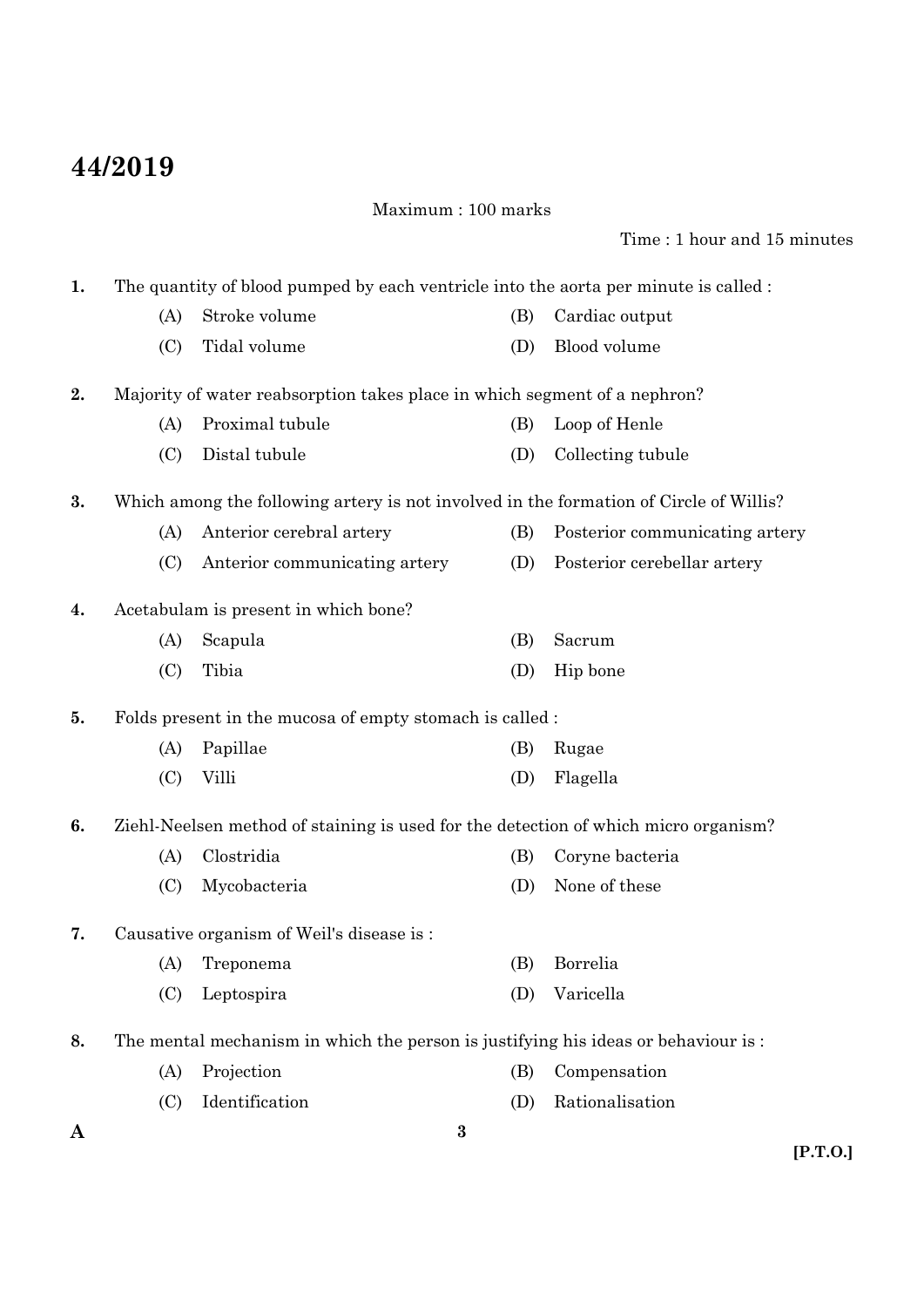| 9.      | The inborn all-round mental efficiency is called : |                                                                                 |                  |                                                                                                  |
|---------|----------------------------------------------------|---------------------------------------------------------------------------------|------------------|--------------------------------------------------------------------------------------------------|
|         | (A)                                                | Intelligence                                                                    | (B)              | Personality                                                                                      |
|         | (C)                                                | Aptitude                                                                        | (D)              | Learning                                                                                         |
| 10.     |                                                    | The process by which the individual learns to confirm to the norms of group is: |                  |                                                                                                  |
|         | (A)                                                | Social stratification                                                           | (B)              | Socialisation                                                                                    |
|         | (C)                                                | Social control                                                                  | (D)              | Social change                                                                                    |
| 11.     |                                                    | Marriage practice within the group is called :                                  |                  |                                                                                                  |
|         | (A)                                                | Exogamy                                                                         | (B)              | Polygamy                                                                                         |
|         | (C)                                                | Endogamy                                                                        | (D)              | Monogamy                                                                                         |
| 12.     |                                                    |                                                                                 |                  | Which among the following is an organised clinical instruction in the presence of a patient?     |
|         | (A)                                                | Role play                                                                       | (B)              | Nursing care study                                                                               |
|         | (C)                                                | Bedside clinic                                                                  | (D)              | None of these                                                                                    |
| 13.     | called:                                            |                                                                                 |                  | Selecting a portion of the population to represent the entire population in research activity is |
|         | (A)                                                | Sampling                                                                        | (B)              | Variable                                                                                         |
|         | (C)                                                | Probability                                                                     | (D)              | Statistics                                                                                       |
| 14.     |                                                    |                                                                                 |                  | A failure in professional duty, skill or practice that leads to injury or harm to the client is: |
|         | (A)                                                | Crime                                                                           | (B)              | Torture                                                                                          |
|         |                                                    | (C) Malpractice                                                                 |                  | (D) Assault                                                                                      |
| 15.     |                                                    |                                                                                 |                  | - is the broad statement of the purposes, duties and responsibilities of a particular            |
|         | job.                                               |                                                                                 |                  |                                                                                                  |
|         | (A)                                                | Job description                                                                 | (B)              | Job analysis                                                                                     |
|         | (C)                                                | Job specification                                                               | (D)              | Job statement                                                                                    |
| 16.     |                                                    | A cut Caused by Sharp Uneven instrument is:                                     |                  |                                                                                                  |
|         | (A)                                                | Punctured wound                                                                 | (B)              | Incised Wound                                                                                    |
|         | (C)                                                | Lacerated Wound                                                                 | (D)              | Perforating Wound                                                                                |
| 44/2019 |                                                    |                                                                                 | $\boldsymbol{4}$ | A                                                                                                |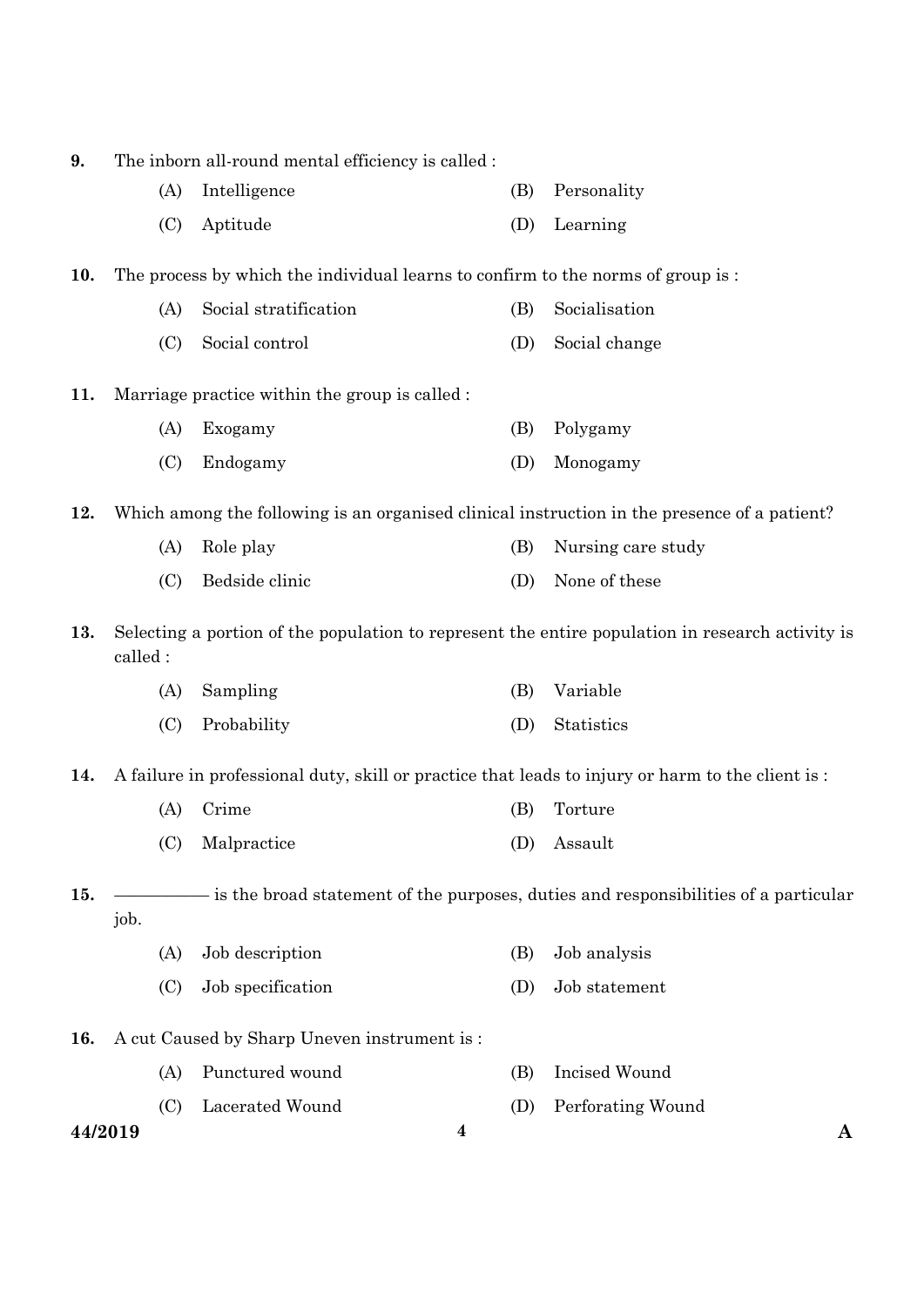**17.** The angle of insertion for intradermal injection is :

- (A)  $19^{\circ}$  (B)  $25^{\circ}$
- (C)  $45^{\circ}$  (D)  $15^{\circ}$

**18.** An example of topical administration of medication :

- (A) Instilling ear drops (B) Giving intramuscular injection
- (C) Giving through mouth (D) Giving nebulisation

**19.** Syru; Ampicillin 100 mg is ordered for a child, it is supplied in syrup form containing 250 mg in 5 ml. What is the dosage?

| $(A)$ 1 ml  | $(B)$ 5 ml |
|-------------|------------|
| $(C)$ 5 mld | $(D)$ 2 ml |

**20.** Which Part of the nursing process includes the statements of the clients actual or potential Problem?

| (A) Assessment        | (B) Implementation |
|-----------------------|--------------------|
| (C) Nursing diagnosis | (D) Planning       |

**21.** For a healthy adult which vital sing indicates an abnormal finding :

- (A) Blood pressure 120/80 mg.Hg (B) Pulse –60 bpm.
- (C) Respiration –14/minute (D) Temperature –38 $\textdegree$ C
- **22.** Inflammation of the stomach is called :
	- (A) Stomatitis (B) Gastritis
	- (C) Cheilosis (D) Enteritis

**23.** This type of enema is given to destroy and expel the worms from the intestine :

- (A) Stimulant Enema (B) Emollient Enema
- (C) Anthelmintic Enema (D) Oil Enema
- **24.** Florence Nightingale was born on :
	- (A) May  $12 1920$  (B) May  $12 1820$
	- (C) May  $12 1810$  (D) May  $12 1830$

**5**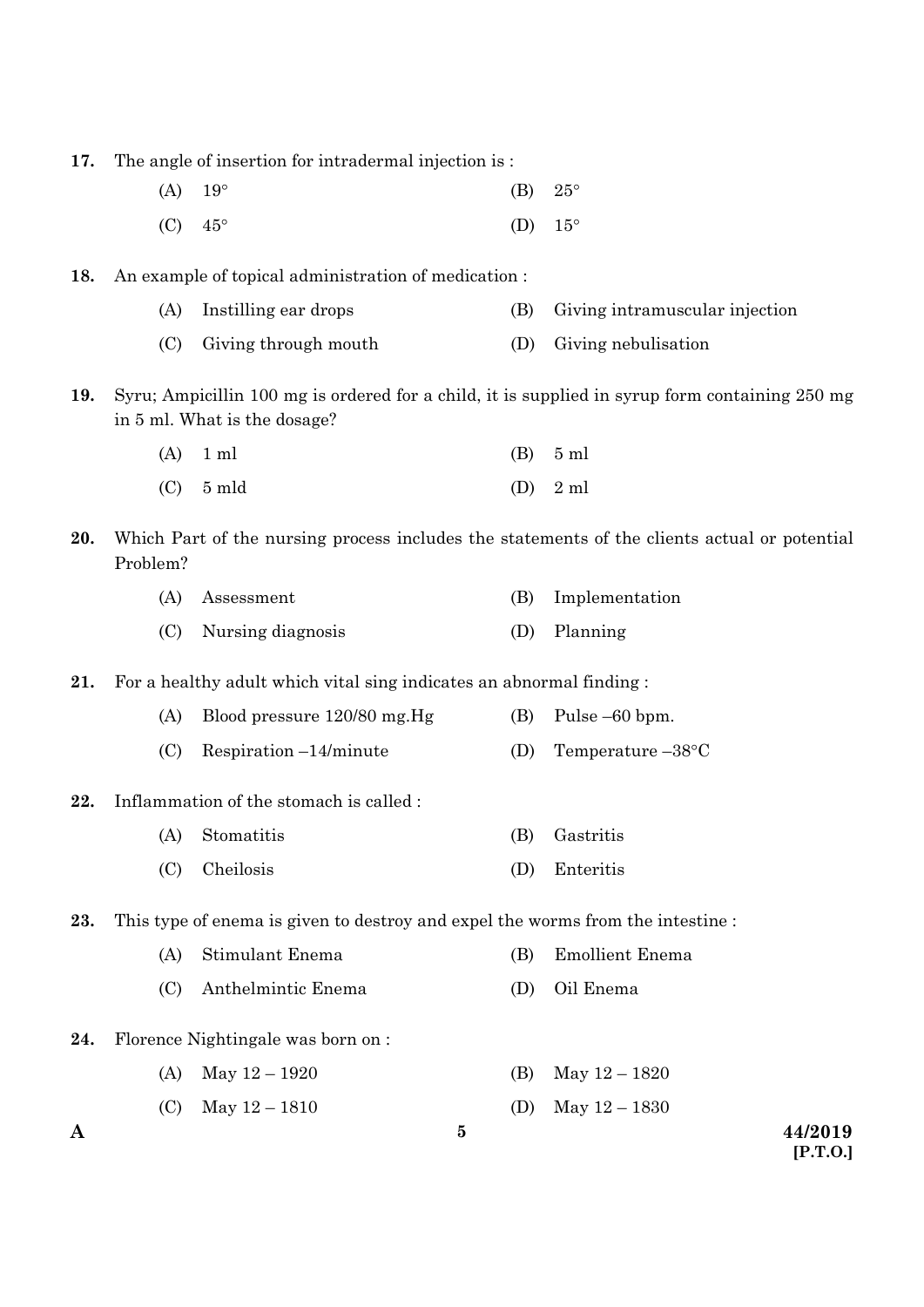|     | 44/2019      | $\boldsymbol{6}$                                                                       |     | Α                                                                                              |
|-----|--------------|----------------------------------------------------------------------------------------|-----|------------------------------------------------------------------------------------------------|
|     | (C)          | $15-20$ seconds                                                                        | (D) | 5 minutes                                                                                      |
|     | (A)          | 10 minutes                                                                             | (B) | $10-15$ seconds                                                                                |
| 32. |              | While applying suction to air passages, a suction attempt should not exceed more than: |     |                                                                                                |
|     | (C)          | Llithotomy                                                                             | (D) | Trendelenburg                                                                                  |
|     | (A)          | Fowler's position                                                                      | (B) | Sim's position                                                                                 |
|     |              | a straight incline is :                                                                |     |                                                                                                |
| 31. |              |                                                                                        |     | The position in which patient lies on his back, head of the bed lowered and the foot raised in |
|     | (C)          | First aid                                                                              | (D) | Rehabilitation                                                                                 |
|     | (A)          | Intensive care                                                                         | (B) | Triage                                                                                         |
| 30. |              | The process of sorting casualties according to priority of care and transport is :     |     |                                                                                                |
|     | (C)          | Implementation                                                                         | (D) | Evaluation                                                                                     |
|     | (A)          | Nursing diagnosis                                                                      | (B) | Assessment                                                                                     |
| 29. |              | health problems or life processes is:                                                  |     | A clinical judgement about individual, family or community responses to actual or potential    |
|     | (C)          | Rectum                                                                                 | (D) | Groin                                                                                          |
|     | (A)          | Mouth                                                                                  | (B) | Axilla                                                                                         |
| 28. |              | The most reliable site for checking body temperature is:                               |     |                                                                                                |
|     | (C)          | Percussion                                                                             | (D) | Auscultation                                                                                   |
|     | (A)          | Inspection                                                                             | (B) | Palpation                                                                                      |
| 27. | be felt is : |                                                                                        |     | The act of striking the body surface to elicit sounds that can be heard or vibrations that can |
|     | (C)          | 30 degree                                                                              | (D) | 80 degree                                                                                      |
|     | (A)          | 90 degree                                                                              | (B) | 45 degree                                                                                      |
| 26. |              | For intramuscular injections, the angle of insertion is:                               |     |                                                                                                |
|     | (C)          | Stump Bed                                                                              | (D) | Occupied Bed                                                                                   |
|     | (A)          | Bed rest                                                                               | (B) | Cardiac Bed                                                                                    |
|     | dyspnoea:    |                                                                                        |     |                                                                                                |

**25.** A Cardiac patient suffer from dyspnoea, which bed is more comfortable for relieving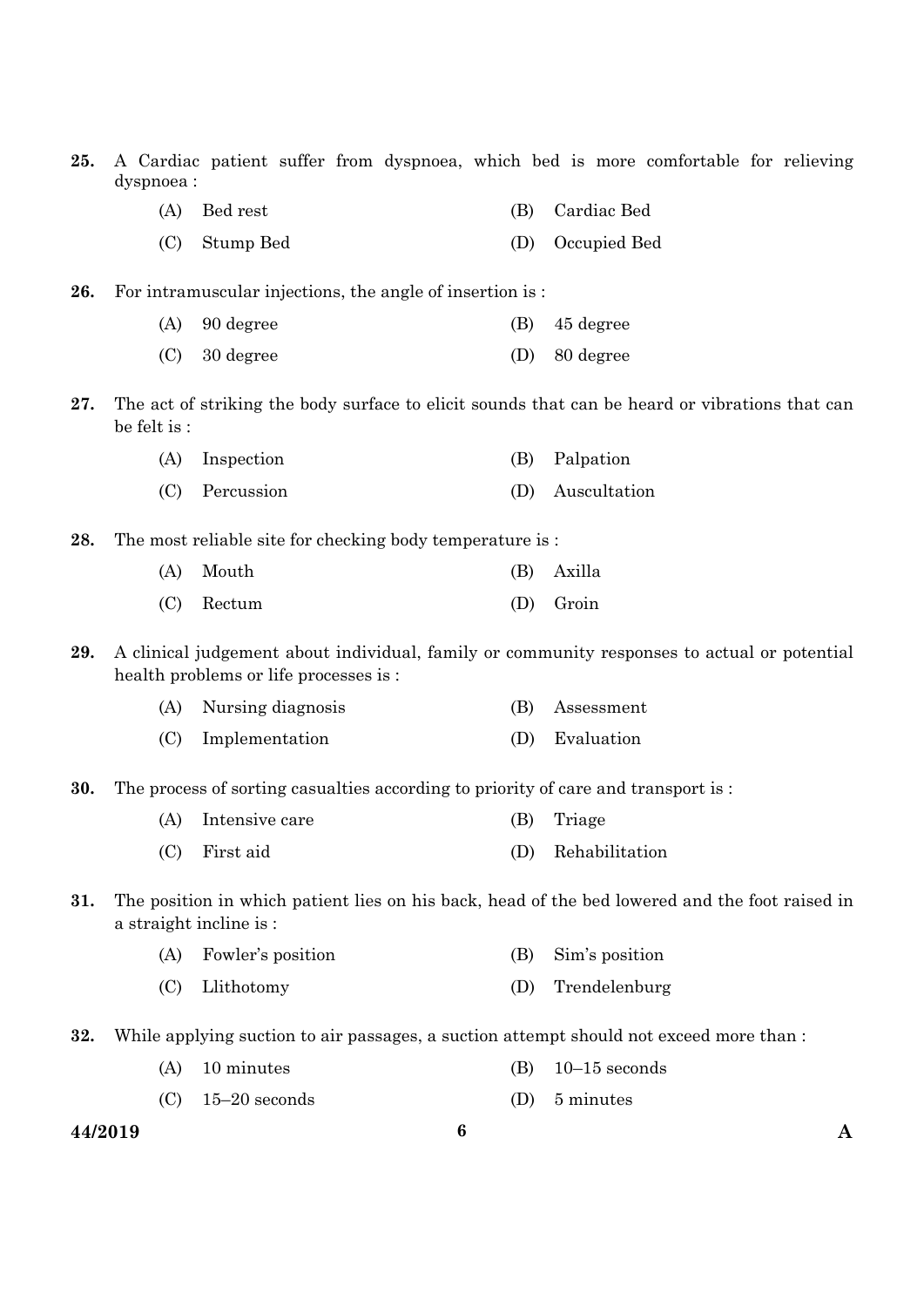- **33.** Mr. Rajan, 50 years is ordered intravenous Dextrose Saline 2400 ml in 24 hours. Calculate the rate of flow :
	- $(A)$  25 drops (B) 20 drops
	- (C) 23 drops (D) 18 drops
- **34.** The temperature of ear irrigation solution should be between :
	- (A)  $40-41^{\circ}\text{C}$  (B)  $37-38^{\circ}\text{C}$
	- (C)  $33-34^{\circ}$ C (D)  $35-36^{\circ}$ C
- **35.** First aid treatment for snake bite includes the following except :
	- (A) Help the person to lay down with head and shoulder raised
	- (B) Instruct not to move the bitten part
	- (C) Immobilize the bitten limb
	- (D) Slash the wound with a knife
- **36.** A disease spreads very widely in a community or specific geographic area are called :
	- (A) Endemic (B) Epidemic
	- (C) Sporadic (D) Pandamic
- **37.** BCG vaccine should be kept between temperature :
	- (A)  $0^{\circ}$ C to  $2^{\circ}$ C (B)  $8^{\circ}$ C to  $10^{\circ}$ C
	- (C)  $2^{\circ}$ C to  $8^{\circ}$ C (D)  $10^{\circ}$ C to  $12^{\circ}$ C
- **38.** Prevention of food adulteration act came into force in :
	- (A) 1996 January (B) 1955 June (C) 1997 December (D) 2000 January

**39.** Organic substance settle down during the process of seawage treatment as sediment called :

**7**

- (A) Sludge (B) Scum
- (C) Sullage (D) Sea wage
- **40.** Backbone of maternal and community health services is :
	- (A) Home visit (B) Under five clinic
	- (C) Maternal clinics (D) Child health services
-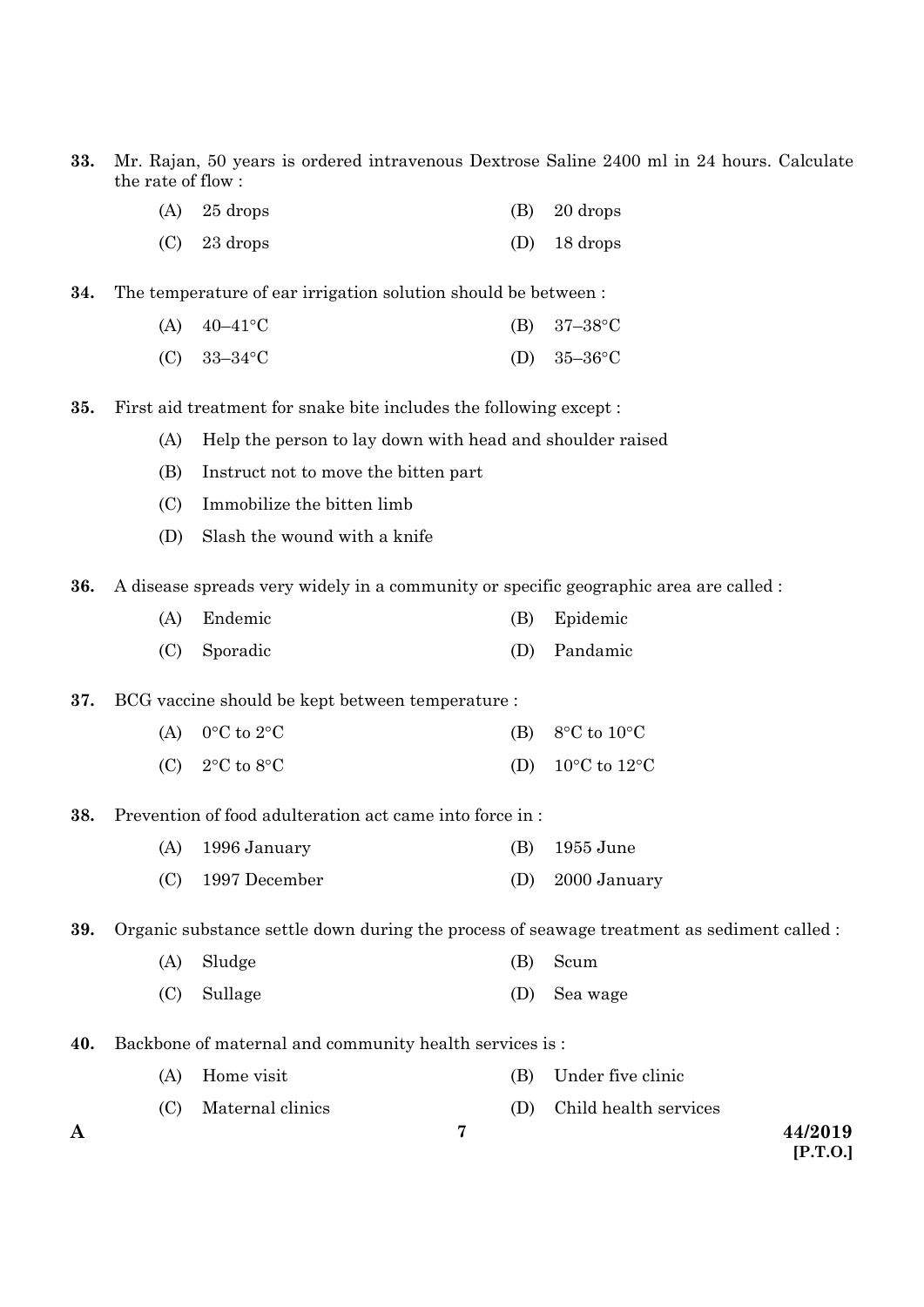| 41.     |     | Calciferole deficiency results to:                                                |     |                                                                                       |
|---------|-----|-----------------------------------------------------------------------------------|-----|---------------------------------------------------------------------------------------|
|         | (A) | Night blindness                                                                   | (B) | Angular stomatitis                                                                    |
|         | (C) | Rickets                                                                           | (D) | Scurvy                                                                                |
| 42.     |     | World Health Day is celebrated on :                                               |     |                                                                                       |
|         | (A) | April 10                                                                          | (B) | April 9                                                                               |
|         | (C) | April 2                                                                           | (D) | April 7                                                                               |
| 43.     |     | Incubation period of Chicken pox is:                                              |     |                                                                                       |
|         | (A) | $10$ to $21$ days                                                                 | (B) | 1 to 7 days                                                                           |
|         | (C) | 8 to 14 days                                                                      | (D) | 14 to 21 days                                                                         |
| 44.     |     | What is used to find out the amount of residual chlorine in water?                |     |                                                                                       |
|         | (A) | Ozonation                                                                         | (B) | Ultra violet irradiation test                                                         |
|         | (C) | Horrock's apparatus test                                                          | (D) | Orthotolidine test                                                                    |
| 45.     |     | National Health Policy has been formulated and accepted by Central Government in: |     |                                                                                       |
|         | (A) | September 2000                                                                    | (B) | September 2007                                                                        |
|         | (C) | September 2002                                                                    | (D) | September 2010                                                                        |
| 46.     |     | disease is called as:                                                             |     | Immunity level exhibited by a group of individual or a community towards a particular |
|         | (A) | Acquired immunity                                                                 | (B) | Natural immunity                                                                      |
|         | (C) | Herd immunity                                                                     | (D) | Passive immunity                                                                      |
| 47.     |     | The first contact point of community with Medical Officer :                       |     |                                                                                       |
|         | (A) | Home                                                                              | (B) | Primary health centre                                                                 |
|         | (C) | Community health centre                                                           | (D) | District hospital                                                                     |
| 48.     |     | An observation that written like a short story is:                                |     |                                                                                       |
|         | (A) | Daily diary                                                                       | (B) | Cumulative record                                                                     |
|         | (C) | Family record                                                                     | (D) | Anecdotal record                                                                      |
| 49.     |     |                                                                                   |     |                                                                                       |
|         | (A) | 5 years                                                                           | (B) | 10 years                                                                              |
|         | (C) | 7 years                                                                           | (D) | 15 years                                                                              |
| 44/2019 |     |                                                                                   | 8   | A                                                                                     |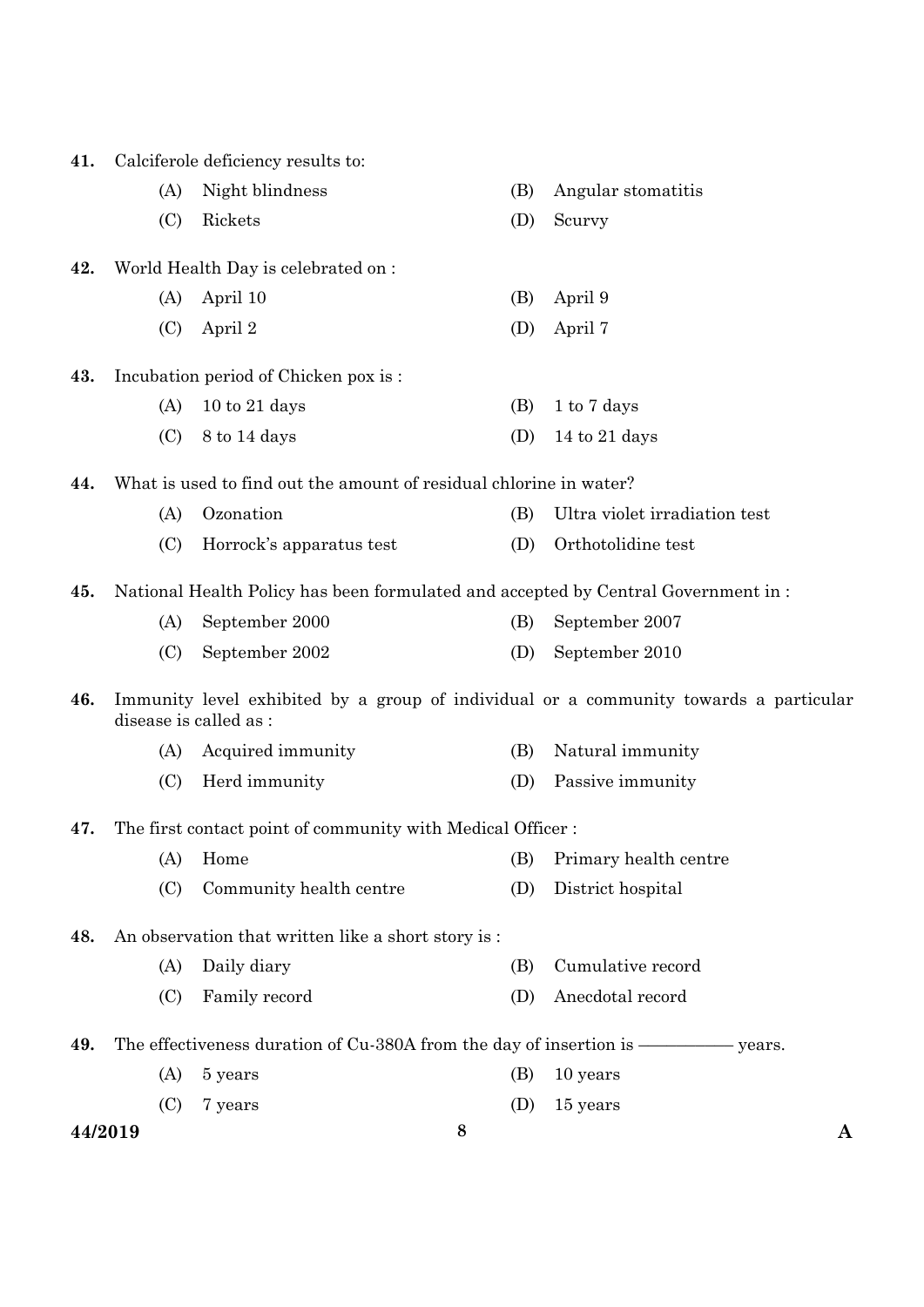**50.** The intensity of light is measured in :

| $(A)$ Lux | (B) Poun  |
|-----------|-----------|
| (C) Lumen | (D) Hertz |

### **51.** Report is a form of –––––––––– communication.

| (A) Downward   | (B) Upward   |
|----------------|--------------|
| (C) Horizontal | (D) Informal |

**52.** How many doses of vitamin A is given to children below 6 years as per National vitamin A prophylaxis programme :

| $(A)$ 7 Doses | (B) 8 Doses  |
|---------------|--------------|
| $(C)$ 9 Doses | (D) 12 Doses |

#### **53.** Multipurpose health worker programme was started on the recommendation of  $\overline{\phantom{a}}$ committee:

| (A) | Kartharsingh committee |  | (B) Mukherji committee |
|-----|------------------------|--|------------------------|
|-----|------------------------|--|------------------------|

- (C) Mudaliar committee (D) Bhore committee
- **54.** Head quarters of UNICEF is at :

| (A) Geneva | (B) New Delhi |
|------------|---------------|
| (C) Paris  | (D) New York  |

**55.** Population coverage of community health centre in hilly areas :

| $(A)$ 1,00,000 | $(B)$ 80,000 |
|----------------|--------------|
| $(C)$ 1,20,000 | (D) $30,000$ |

- **56.** A client's electrolyte report shows that serum potassium level is 2.9 mEq/L. Which among the following is an ECG changes that can be expected?
	- (A) Absent P waves (B) Elevated T waves
	- (C) Prominent U waves (D) Elevated ST segment
- **57.** Trousseaus sign of latent tetany is a clinical test for which electrolyte abnormality :
	- (A) Hyperkalemia (B) Hypocalcemia
	- (C) Hypercalcemia (D) Hyponatremia
- **58.** What type of acid-base imbalance is most likely to experience in patients with Chronic Obstructive Pulmonary Disease (COPD)?
	- (A) Metabolic Alkalosis (B) Metabolic Acidosis
	- (C) Respiratory Alkalosis (D) Respiratory Acidosis
- 

**A 44/2019 [P.T.O.]**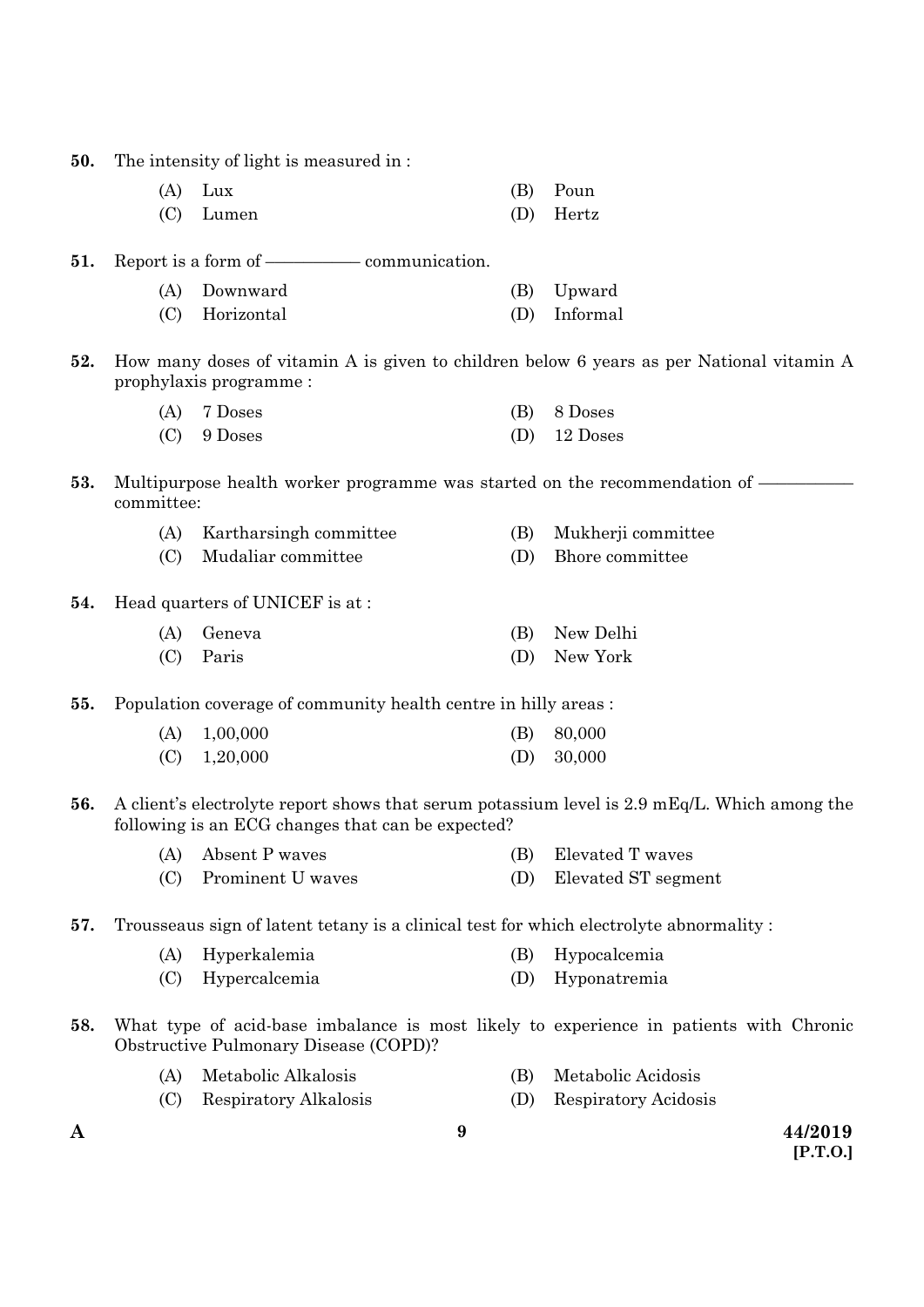- **59.** What is the normal serum albumin value?
	- (A) 3.4 to 5.4 g/dl (B) 6 to 8 g/dl (C)  $2.5 \text{ to } 6.2 \text{ mg/dl}$  (D)  $4.5 \text{ to } 8 \text{ mg/dl}$
- **60.** HbA1C is a test for :
	- (A) Anaemia
	- (B) Average Blood glucose level for past three months
	- (C) Hepatitis B antigen
	- (D) Hepatitis C antibody
- **61.** Which among the following intravenous solution is a hypertonic solution?
	- (A) 5% dextrose in water (B) Ringer lactate
	- (C) 0.9% sodium chloride (D) 3% sodium chloride
- **62.** Which maneuver is used to open airway during CPR, in patients with suspecting spinal cord injury?
	- (A) Neck flexed position (B) Head tilt chin lift maneuver
	- (C) Jaw thrust maneuver (D) Heimlich maneuver
- **63.** Beck's triad is a collection of three medical signs associated with cardiac tamponade. It include all except one of the following :
	- (A) Decreased systolic BP (B) Distended jugular vein
	- (C) Widened pulse pressure (D) Muffled heart sound
- **64.** PUVA therapy is used for the treatment of :
	- (A) Psoriasis (B) Furuncle
	- (C) Squamous cell carcinoma of skin (D) Impetigo
- **65.** In Lovett's scale of muscle strength assessment, grade 3 (Fair) indicate:
	- (A) Active movement against full resistance
	- (B) Active movement on flat surface
	- (C) Flicker or trace of contraction
	- (D) Active movement against gravity
- **66.** Which hormone deficiency causes anemia among patients with renal failure?
	- (A) Erythropoetin (B) Aldosterone
	- (C) Renin (D) ADH

**44/2019 10 A**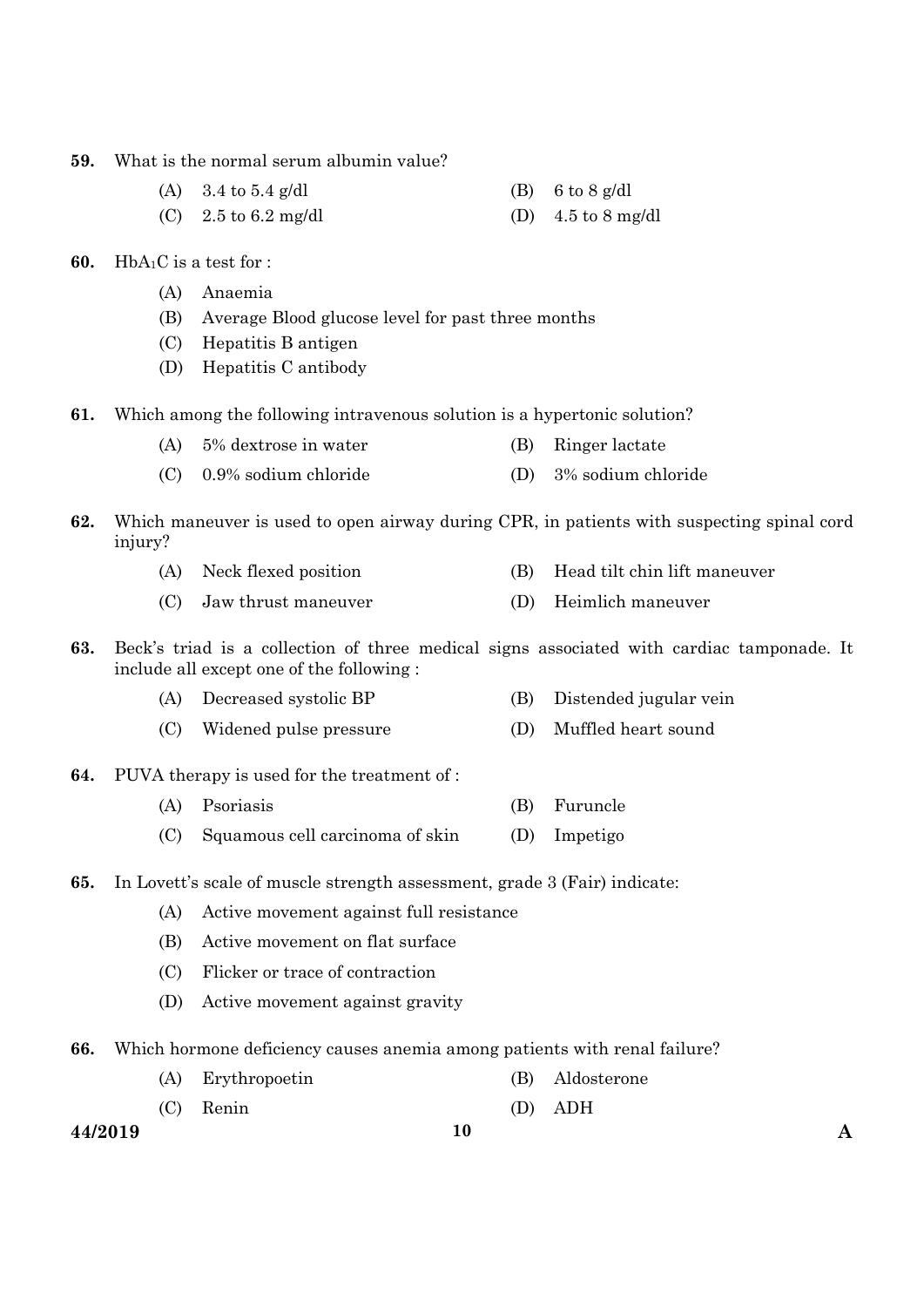| 67. |     | Desmopressin acetate (DDAVP) is prescribed for the treatment of diabetes insipidus. Which<br>among the following indicate client's therapeutic response to treatment? |     |                                                                                       |
|-----|-----|-----------------------------------------------------------------------------------------------------------------------------------------------------------------------|-----|---------------------------------------------------------------------------------------|
|     | (A) | Decreased Blood pressure                                                                                                                                              | (B) | Urine out put reduces                                                                 |
|     | (C) | Normal blood glucose level                                                                                                                                            | (D) | Decreased peripheral edema                                                            |
| 68. |     | What is the other name for whipple's procedure?                                                                                                                       |     |                                                                                       |
|     | (A) | Gastrojejunostomy                                                                                                                                                     | (B) | Gastroduodenostomy                                                                    |
|     | (C) | Pancreatoduodenectomy                                                                                                                                                 | (D) | Cholangiopancreatography                                                              |
| 69. |     | myocardial infarction?                                                                                                                                                |     | Which among the following is the most reliable cardiac isoenzyme used to diagnosis of |
|     | (A) | <b>AST</b>                                                                                                                                                            | (B) | Troponin T and I                                                                      |
|     | (C) | Myoglobin                                                                                                                                                             | (D) | CK-MM                                                                                 |
| 70. |     | anticoagulation therapy with warfarin is:                                                                                                                             |     | In a patient on mechanical prosthetic mitral heart valve, the recommended INR for     |
|     | (A) | $\mathbf{1}$                                                                                                                                                          | (B) | $\overline{2}$                                                                        |
|     | (C) | 3                                                                                                                                                                     | (D) | $\overline{4}$                                                                        |
| 71. |     | The most preferred site for intra muscular injection in children is :                                                                                                 |     |                                                                                       |
|     | (A) | Ventro Gluteal                                                                                                                                                        | (B) | Vastus Lateralis                                                                      |
|     | (C) | Deltoid                                                                                                                                                               | (D) | Dorso Gluteal                                                                         |
| 72. |     | Down syndrome is characterized by:                                                                                                                                    |     |                                                                                       |
|     | (A) | Trisomy 18                                                                                                                                                            | (B) | Trisomy 13                                                                            |
|     | (C) | Trisomy 21                                                                                                                                                            | (D) | Trisomy 81                                                                            |
| 73. |     | The stage which is also known as "ugly duckling stage" is :                                                                                                           |     |                                                                                       |
|     | (A) | School age                                                                                                                                                            | (B) | Toddler                                                                               |
|     | (C) | Infancy                                                                                                                                                               | (D) | Preschool age                                                                         |
| 74. |     | Wasted appearance with "old man look" is typical in :                                                                                                                 |     |                                                                                       |
|     | (A) | Kwashiorkar                                                                                                                                                           | (B) | Anaemia                                                                               |
|     | (C) | Nephritis                                                                                                                                                             | (D) | Marasmus                                                                              |
| A   |     | 11                                                                                                                                                                    |     | 44/2019<br>[P.T.O.]                                                                   |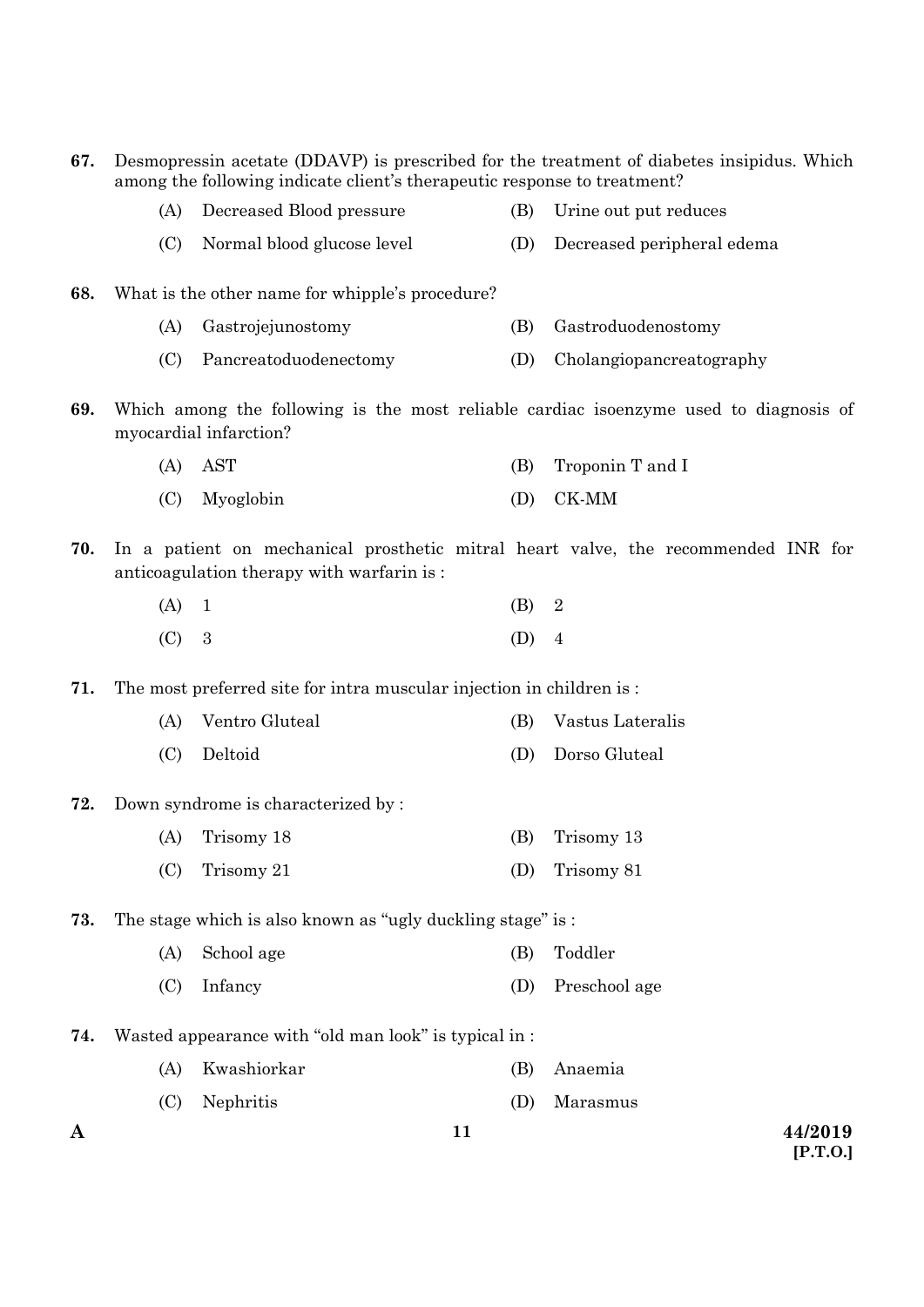| 75. | A child is prescribed with oral paracetamol 550mg. The drug is available as a syrup<br>containing 250 mg in 5 ml. calculate the required amount: |                                                                  |     |                 |  |  |  |
|-----|--------------------------------------------------------------------------------------------------------------------------------------------------|------------------------------------------------------------------|-----|-----------------|--|--|--|
|     | (A)                                                                                                                                              | $13 \text{ ml}$                                                  | (B) | $11 \text{ ml}$ |  |  |  |
|     | (C)                                                                                                                                              | $10.5$ ml                                                        | (D) | 9 ml            |  |  |  |
| 76. | The voluntary blocking of distressing thoughts or feelings from one's awareness is:                                                              |                                                                  |     |                 |  |  |  |
|     | (A)                                                                                                                                              | Repression                                                       | (B) | Regression      |  |  |  |
|     | (C)                                                                                                                                              | Suppression                                                      | (D) | Sublimation     |  |  |  |
| 77. | National Mental Health Programme was launched by Government of India in:                                                                         |                                                                  |     |                 |  |  |  |
|     | (A)                                                                                                                                              | 1981                                                             | (B) | 1985            |  |  |  |
|     | (C)                                                                                                                                              | 1990                                                             | (D) | 1982            |  |  |  |
| 78. |                                                                                                                                                  | The inability to recognize or describe one's emotion or mood is: |     |                 |  |  |  |
|     | (A)                                                                                                                                              | Alexithymia                                                      | (B) | Anhedonia       |  |  |  |
|     | (C)                                                                                                                                              | Apathy                                                           | (D) | Autism          |  |  |  |
| 79. | Exaggerated concern over his bodily health is known as :                                                                                         |                                                                  |     |                 |  |  |  |
|     | (A)                                                                                                                                              | Obsession                                                        | (B) | Delusion        |  |  |  |
|     | (C)                                                                                                                                              | Hypo chondriasis                                                 | (D) | Conversion      |  |  |  |
| 80. | Writing or Pictorial art, whose sole aim is to arouse the sexual passions of the reader or<br>viewer is called :                                 |                                                                  |     |                 |  |  |  |
|     | (A)                                                                                                                                              | Pornography                                                      | (B) | Incest          |  |  |  |
|     | (C)                                                                                                                                              | Seduction                                                        | (D) | Promiscuity     |  |  |  |
| 81. | Milleu Therapy was developed by:                                                                                                                 |                                                                  |     |                 |  |  |  |
|     |                                                                                                                                                  | (A) Sigmond Frued                                                | (B) | Erickson        |  |  |  |
|     | (C)                                                                                                                                              | Jean Piaget                                                      | (D) | Maxwell Jones   |  |  |  |
| 82. | An illusion of recognition in which a new situation is incorrectly regarded as a repetition of a<br>previous memory is called :                  |                                                                  |     |                 |  |  |  |
|     | (A)                                                                                                                                              | Amnesia                                                          | (B) | Dejavu          |  |  |  |
|     | (C)                                                                                                                                              | Paramnesia                                                       | (D) | Dementia        |  |  |  |
| 83. |                                                                                                                                                  | Fear of stranger is:                                             |     |                 |  |  |  |
|     | (A)                                                                                                                                              | Xenophobia                                                       | (B) | Zoophobia       |  |  |  |
|     | (C)                                                                                                                                              | Algophobia                                                       | (D) | Acrophobia      |  |  |  |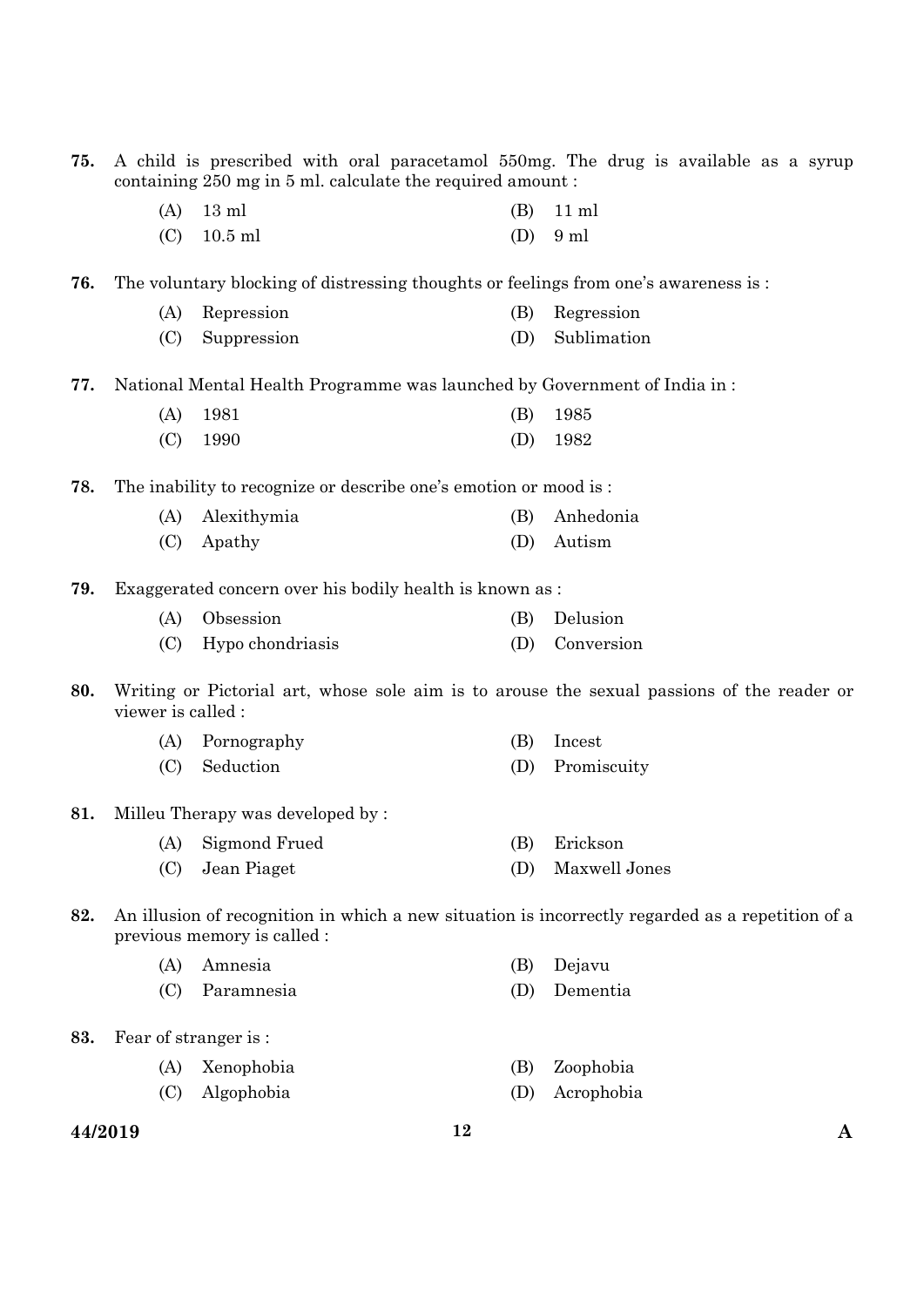| A   |                                                                            |                                                | 13         |                                                                                          | 44/2019 |  |
|-----|----------------------------------------------------------------------------|------------------------------------------------|------------|------------------------------------------------------------------------------------------|---------|--|
|     | (C)                                                                        | Acromion process                               | (D)        | No denominator                                                                           |         |  |
|     | (A)                                                                        | Mentum                                         | (B)        | Occiput                                                                                  |         |  |
| 92. |                                                                            | In face presentation the denominator is :      |            |                                                                                          |         |  |
|     | (C)                                                                        | Frigidity                                      | (D)        | Ejaculatory                                                                              |         |  |
|     | (A)                                                                        | Vaginismus                                     | (B)        | Impotence                                                                                |         |  |
| 91. |                                                                            |                                                |            | Failure to achieve orgasm resulting from complete absence of sexual desire is known as : |         |  |
|     | (C)                                                                        | 12                                             | (D)        | 16                                                                                       |         |  |
|     | (A) 20                                                                     |                                                | (B)        | 24                                                                                       |         |  |
| 90. |                                                                            |                                                |            |                                                                                          |         |  |
|     | (C)                                                                        | Breast abscess                                 | (D)        | Mastoditis                                                                               |         |  |
|     | (A)                                                                        | Mastitis                                       | (B)        | Engorgement                                                                              |         |  |
| 89. |                                                                            | Inflammation of the breast tissue is known as: |            |                                                                                          |         |  |
|     |                                                                            |                                                |            |                                                                                          |         |  |
|     | (C)                                                                        | Vitamin D                                      | (D)        | Vitamin E                                                                                |         |  |
|     | (A)                                                                        | Vitamin A                                      | (B)        | Vitamin C                                                                                |         |  |
| 88. | The vitamin present in human colostrum that prevent haemolytic anaemia is: |                                                |            |                                                                                          |         |  |
|     | (C)                                                                        | Osiander's sign                                | (D)        | Jacquemier's sign                                                                        |         |  |
|     | (A)                                                                        | Probable sign                                  | (B)        | Hegar's sign                                                                             |         |  |
| 87. | Violet blue discoloration of the vaginal membrane is called :              |                                                |            |                                                                                          |         |  |
|     | (C)                                                                        | 6 weeks                                        | (D)        | 8 weeks                                                                                  |         |  |
|     | (A)                                                                        | $18\,\, \mathrm{weeks}$                        | (B)        | 10 weeks                                                                                 |         |  |
| 86. | Posterior fontanelle closed by :                                           |                                                |            |                                                                                          |         |  |
|     |                                                                            | $0.2$ to $2.0$ mEq/l                           |            |                                                                                          |         |  |
|     | (A)<br>(C)                                                                 | $0.8$ to $1.2$ mEq/l                           | (B)<br>(D) | $0.4$ to $2.0$ mEq/l<br>$2.0$ to $2.5$ mEq/l                                             |         |  |
| 85. | Normal serum lithium level is:                                             |                                                |            |                                                                                          |         |  |
|     |                                                                            |                                                |            |                                                                                          |         |  |
|     | (C)                                                                        | April 2013                                     | (D)        | October 2014                                                                             |         |  |
|     | (A)                                                                        | May 2014                                       | (B)        | August 2013                                                                              |         |  |
| 84. | In India Mental health care act was passed on :                            |                                                |            |                                                                                          |         |  |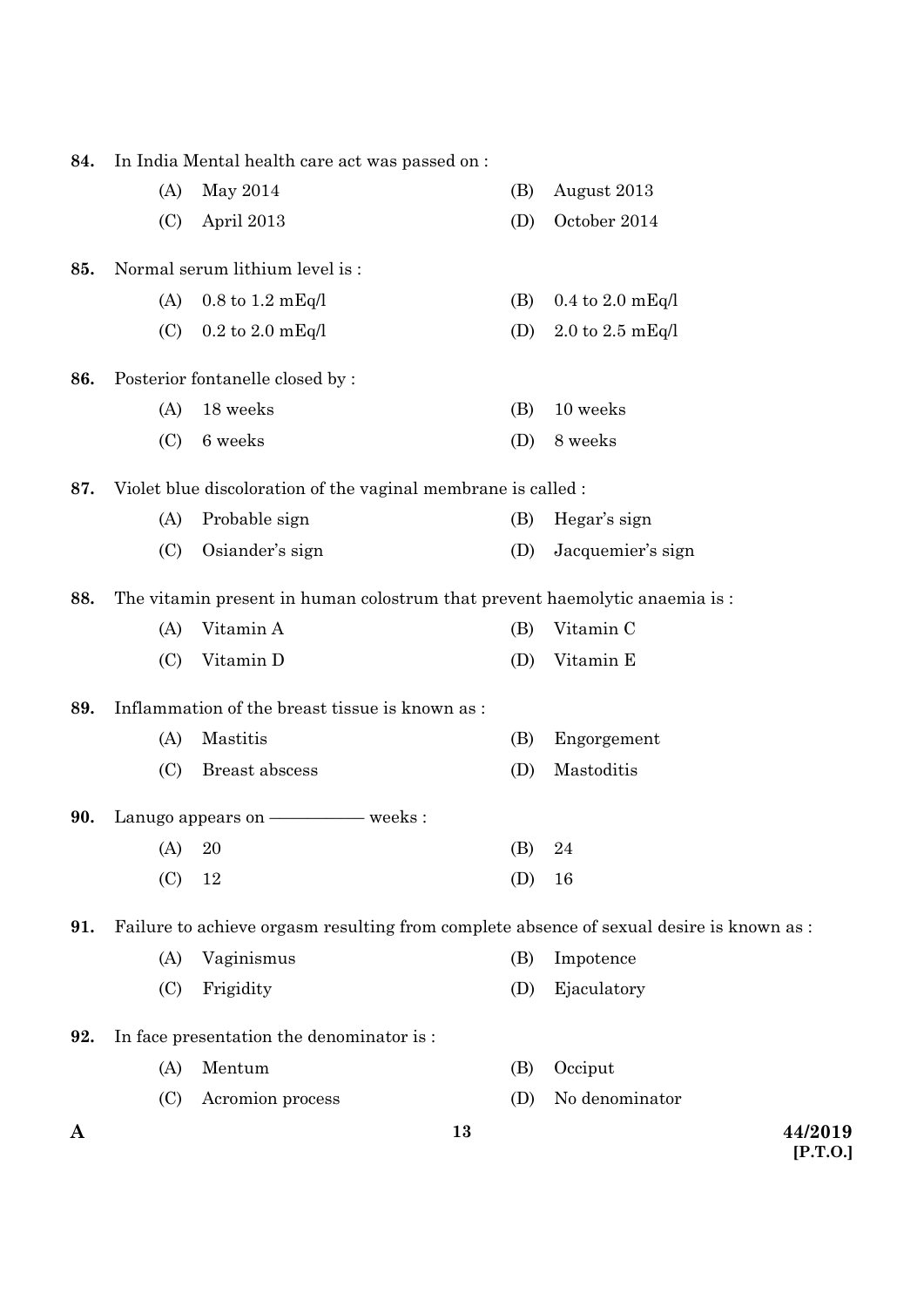| 93. | Suture present between two parietal bones:                                                                                                                              |                                   |     |                                |  |  |  |
|-----|-------------------------------------------------------------------------------------------------------------------------------------------------------------------------|-----------------------------------|-----|--------------------------------|--|--|--|
|     | (A)                                                                                                                                                                     | Coronal suture                    | (B) | Lambdoid suture                |  |  |  |
|     | (C)                                                                                                                                                                     | Sagittal suture                   | (D) | Frontal suture                 |  |  |  |
| 94. | Number of arteries present in umbilical cord:                                                                                                                           |                                   |     |                                |  |  |  |
|     | (A)                                                                                                                                                                     | One                               | (B) | Two                            |  |  |  |
|     | (C)                                                                                                                                                                     | Four                              | (D) | Three                          |  |  |  |
| 95. | Primary PPH starts within:                                                                                                                                              |                                   |     |                                |  |  |  |
|     | (A)                                                                                                                                                                     | First 24 hours                    | (B) | First 12 hours                 |  |  |  |
|     | (C)                                                                                                                                                                     | First 48 hours                    | (D) | First 10 hours                 |  |  |  |
| 96. | Assessment of Apgar score is done within :                                                                                                                              |                                   |     |                                |  |  |  |
|     | (A)                                                                                                                                                                     | 1 minute & 3 minute               | (B) | 1 minute $& 5$ minute          |  |  |  |
|     | (C)                                                                                                                                                                     | 1 minute & 10 minute              | (D) | 1 minute & 7 minute            |  |  |  |
| 97. | Placenta having two complete and separate lobes each with umbilical vessels called :                                                                                    |                                   |     |                                |  |  |  |
|     | (A)                                                                                                                                                                     | Circum vallate placenta           | (B) | Succentariate lobe of placenta |  |  |  |
|     | (C)                                                                                                                                                                     | Tripartite placenta               | (D) | Bipartite placenta             |  |  |  |
| 98. | Using Nagele's rule for a client whose last menstrual period began on January 7 <sup>th</sup> the nurse<br>determine that the client estimated date of child birth is : |                                   |     |                                |  |  |  |
|     | (A)                                                                                                                                                                     | October 7 <sup>th</sup>           | (B) | September 7 <sup>th</sup>      |  |  |  |
|     | (C)                                                                                                                                                                     | September 14 <sup>th</sup>        | (D) | October 14th                   |  |  |  |
| 99. | While performing abdominal palpation which action would the nurse ask the client to<br>perform to ensure optimal comfort and accuracy:                                  |                                   |     |                                |  |  |  |
|     | (A)                                                                                                                                                                     | Breathe deeply for one minute     | (B) | Empty her bladder              |  |  |  |
|     | (C)                                                                                                                                                                     | Drink a full glass of water       | (D) | Lie on her left side           |  |  |  |
|     | <b>100.</b> One of the following is not a sign of placental separation:                                                                                                 |                                   |     |                                |  |  |  |
|     | (A)                                                                                                                                                                     | Gush of blood                     | (B) | Lengthening of umbilical cord  |  |  |  |
|     | (C)                                                                                                                                                                     | Change in the shape of the uterus | (D) | Increase in uterine size       |  |  |  |
|     |                                                                                                                                                                         |                                   |     |                                |  |  |  |

**44/2019 14 A**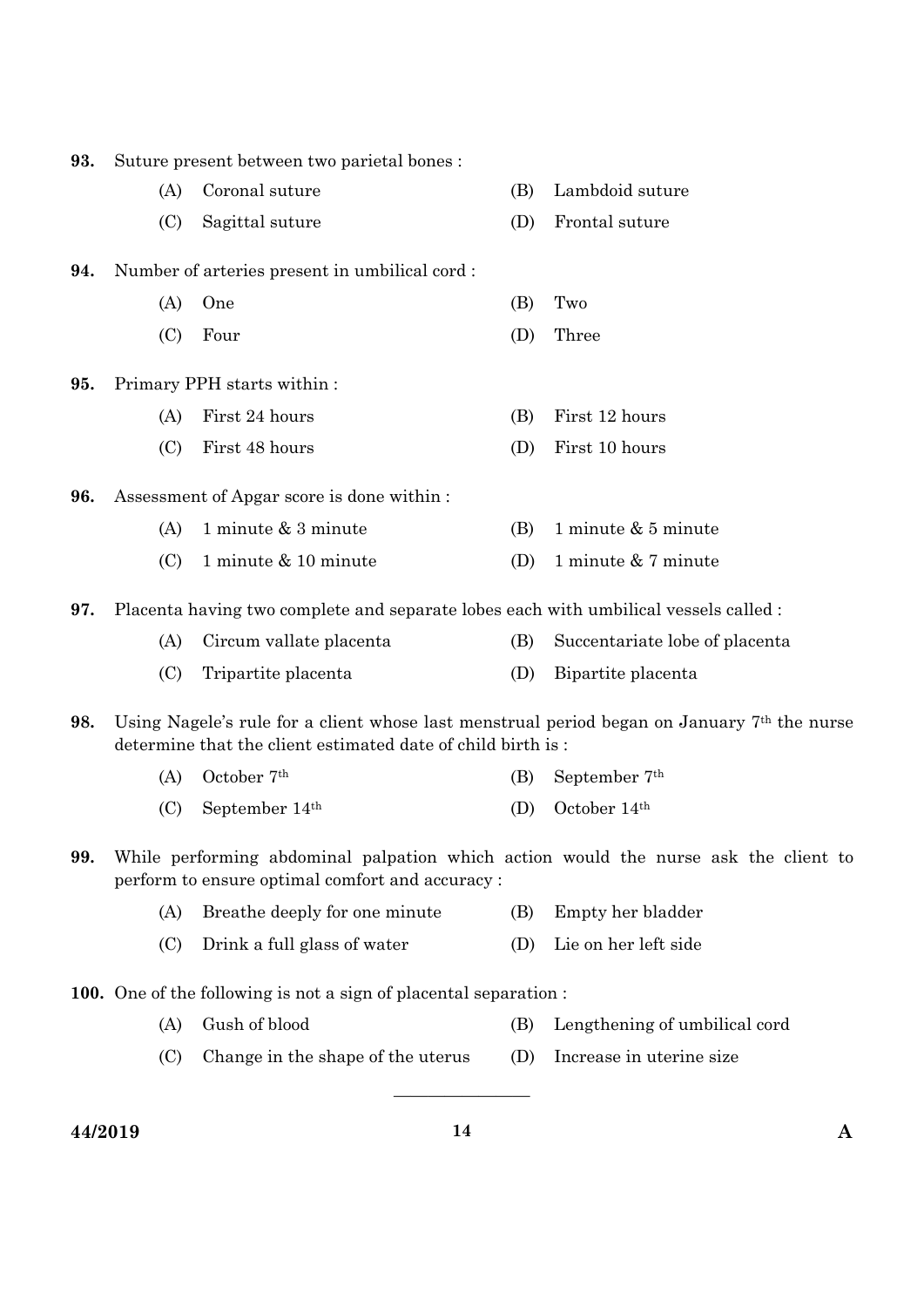## **SPACE FOR ROUGH WORK**

**15**

**A 44/2019**